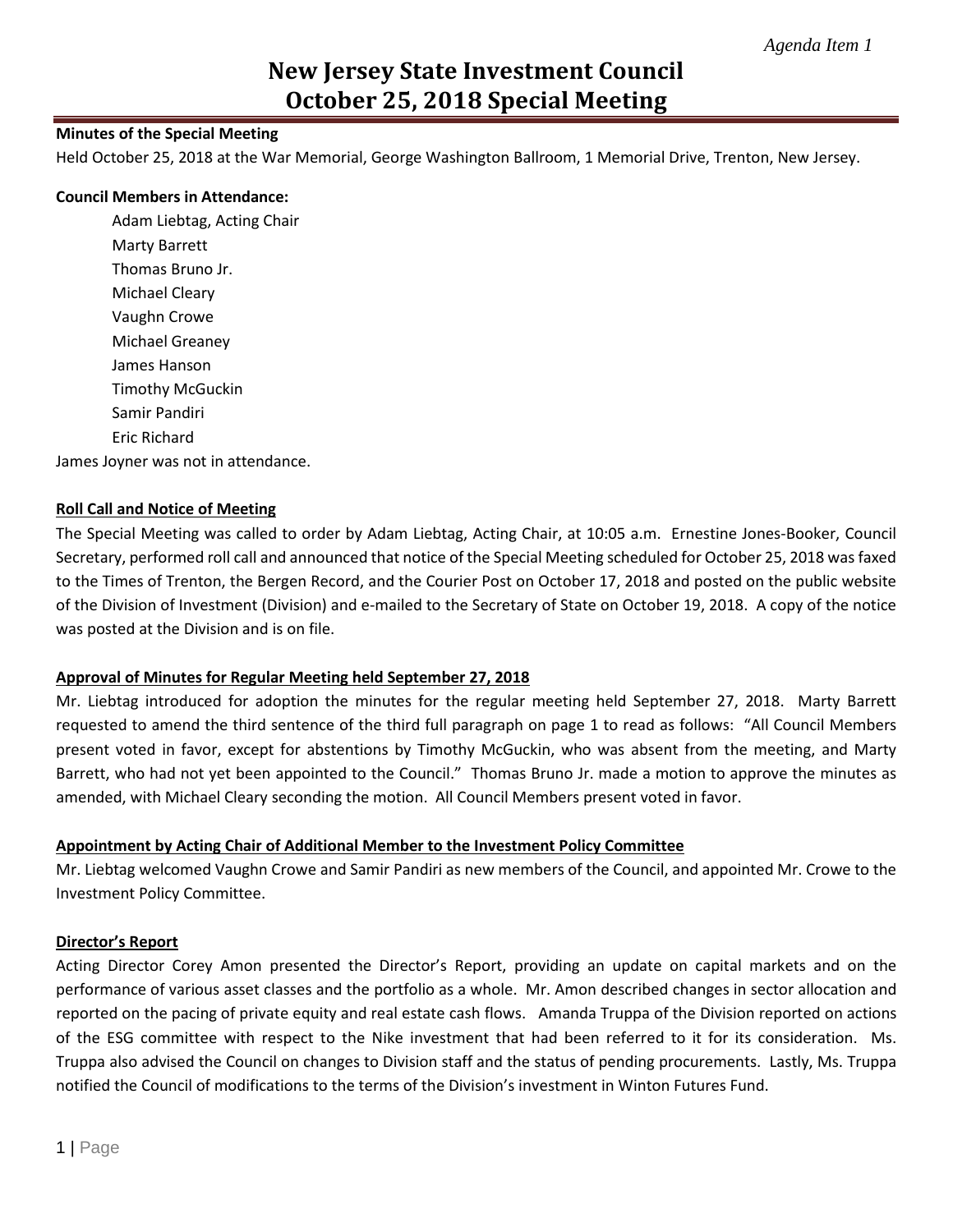# **New Jersey State Investment Council October 25, 2018 Special Meeting**

## **New Jersey Cash Management Fund Update**

Mr. Amon introduced Linda Brooks, senior portfolio manager for the State of New Jersey Cash Management Fund (CMF). Mr. Liebtag led the Council in giving Ms. Brooks a standing ovation for her 38 years of service. Ms. Brooks provided an overview of CMF, discussing the history of the fund, its participants, its investments, its fees and its performance.

## **Report from the State Treasurer**

Dini Ajmani of the State Treasurer's office described the process of selecting State Investment Council nominees, including Mr. Pandiri and Mr. Crowe and nominees Susan Soh and Ted Aronson, who were also present in the audience.

## **Fiscal Year 2018 Proxy Voting Summary**

Susan Sarnowski of the Division reported to the Council regarding the Division's proxy voting for Fiscal Year 2018, with respect to both U.S. and non-U.S. corporations. In response to a questions from the Council, Ms. Sarnowski outlined the process used by the Division in voting proxies and explained the relation between the Division's proxy voting and investment decisions made by portfolio managers and investment analysts at the Division.

## **Private Equity Investment**

## *JLL Partners Fund VIII, L.P.*

Robin Clifford of the Division, along with Matt Coyne of TorreyCove, presented an investment of up to \$200 million in JLL Partners Fund VIII, L.P., a private equity fund focused on middle market investments primarily in North America. Ms. Clifford outlined the fund's investment strategy and economic terms and described JLL's environmental, social, and governance (ESG) practices. In response to Councilmember questions, Ms. Clifford described the fund's sector focus and its competitive advantages. Mr. Amon and Ms. Clifford also discussed JLL's past involvement in payday lending and the effect of its current ESG policy on its investment decision process going forward. Mr. Liebtag reported that the IPC had reviewed the investment and the due diligence performed by the Division and recommended presentation to the Council.

#### **Real Estate Investment**

# *KSL Capital Partners V, L.P.*

Kevin Higgins of the Division, along with Bob Flanagan and Sean Barber of Hamilton Lane, presented an investment of up to \$100 million in KSL Capital Partners Fund V, L.P., a real estate fund focusing on equity and debt investments in travel and leisure assets and businesses. Mr. Higgins described the fund's management team, investment strategy, economic terms, and ESG policy. Mr. Higgins responded to various Council member concernsregarding the fund, including variations in the performance of prior funds, the allocation of capital among sectors, the sectors' ability to withstand market downturns and weather events, and the application of the fund's ESG policy to foreign investments. Mr. Liebtag reported that the IPC had reviewed the investment and the due diligence performed by the Division and recommended presentation to the Council.

Timothy McGuckin departed the meeting at this time.

# **Public Comment**

Jim Baker of the Private Equity Stakeholder Project, along with former Toys "R" Us workers Cheryl Claude, Louann Crawford and Joseph Ryan, spoke about the Division's investment in Solus Opportunities Fund 3 LP and the fund's involvement in the Toys "R" Us bankruptcy liquidation.